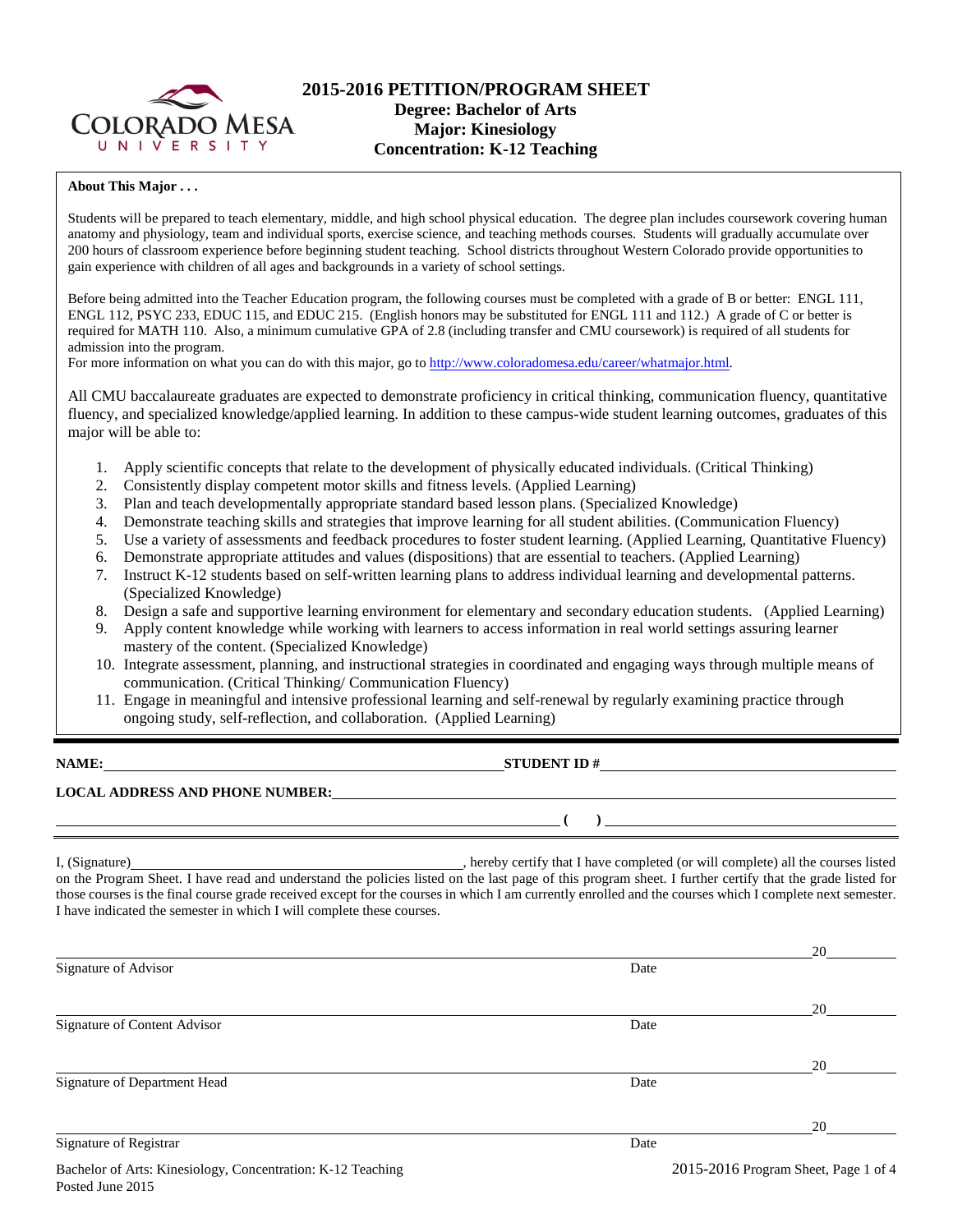### **DEGREE REQUIREMENTS:**

- 120 semester hours total (Students must complete a minimum of 30 of the last 60 hours of credit at CMU, with at least 15 semester hours in major discipline courses numbered 300 or higher).
- 40 upper division credits (A minimum of 15 taken at the 300-400 course levels within the major at CMU).
- 2.00 cumulative GPA or higher in all CMU coursework
- 2.00 cumulative GPA or higher in coursework toward the major content area
- Pre-collegiate courses (usually numbered below 100) cannot be used for graduation.
- When filling out the program sheet a course can be used only once.
- A student must follow the CMU graduation requirements either from 1) the program sheet for the major in effect at the time the student officially declares a major; or 2) a program sheet for the major approved for a year subsequent to the year during which the student officially declares the major and is approved for the student by the department head. Because a program may have requirements specific to the degree, the student should check with the faculty advisor for additional criteria. It is the student's responsibility to be aware of, and follow, all requirements for the degree being pursued. Any exceptions or substitutions must be approved by the student's faculty advisor and Department Head.
- See the "Undergraduate Graduation Requirements" in the catalog for additional graduation information.

#### **ADDITIONAL K-12 LICENSURE REQUIREMENTS:**

- 2.80 cumulative GPA or higher in all CMU coursework
- 2.80 cumulative GPA or higher in coursework toward the major content area
- All EDUC prefix courses must be completed with a grade of B or better
- Students must PASS the PLACE exam in the content area prior to commencing the internship. Also, ALL other coursework toward the degree must be successfully completed prior to the internship.

| <b>ESSENTIAL LEARNING REQUIREMENTS</b> (31 semester hours):                                                                                                                 |   |                    |  |  |  |  |
|-----------------------------------------------------------------------------------------------------------------------------------------------------------------------------|---|--------------------|--|--|--|--|
| See the current catalog for a list of courses that fulfill the requirements                                                                                                 |   |                    |  |  |  |  |
| below. If a course is an Essential Learning option and a requirement for                                                                                                    |   |                    |  |  |  |  |
| your major, you must use it to fulfill the major requirement and make a                                                                                                     |   |                    |  |  |  |  |
| different selection for the Essential Learning requirement.                                                                                                                 |   |                    |  |  |  |  |
| Course No Title                                                                                                                                                             |   | Sem.hrs Grade Term |  |  |  |  |
| <b>English</b> (6 semester hours, must receive a grade of "B" or better and                                                                                                 |   |                    |  |  |  |  |
| must be completed by the time the student has 60 semester hours.)                                                                                                           |   |                    |  |  |  |  |
| <b>ENGL 111 English Composition</b>                                                                                                                                         | 3 |                    |  |  |  |  |
| <b>ENGL 112 English Composition</b>                                                                                                                                         | 3 |                    |  |  |  |  |
| <b>Math:</b> MATH 110 or higher (3 semester hours, must receive a grade<br>of "C" or better, must be completed by the time the student has 60<br>semester hours.)<br>MATH 1 |   |                    |  |  |  |  |
| <b>Humanities</b> (3 semester hours)                                                                                                                                        |   |                    |  |  |  |  |
| <b>Social and Behavioral Sciences (6 semester hours)</b><br>PSYC233Human Growth & Development<br>(must receive a grade of "B" or better)                                    | 3 |                    |  |  |  |  |
|                                                                                                                                                                             |   |                    |  |  |  |  |

**Natural Sciences** (7 semester hours, one course must include alab) \_\_\_\_\_\_ \_\_\_\_ \_\_\_\_\_\_\_\_\_\_\_\_\_\_\_\_\_\_\_\_\_\_\_\_ \_\_\_\_ \_\_\_\_\_ \_\_\_\_\_\_\_\_

\_\_\_\_\_\_ \_\_\_\_ \_\_\_\_\_\_\_\_\_\_\_\_\_\_\_\_\_\_\_\_\_\_\_\_ \_\_\_\_ \_\_\_\_\_ \_\_\_\_\_\_\_\_ \_\_\_\_\_\_ \_\_\_L \_\_\_\_\_\_\_\_\_\_\_\_\_\_\_\_\_\_\_\_\_\_\_\_ \_\_\_\_ \_\_\_\_\_ \_\_\_\_\_\_\_\_

**History** (3 semester hours) HIST \_\_\_\_ \_\_\_\_\_\_\_\_\_\_\_\_\_\_\_\_\_\_\_\_\_\_\_\_ \_\_\_\_ \_\_\_\_\_ \_\_\_\_\_\_\_\_

|                                                            | <b>Fine Arts</b> (3 semester hours)                    |   |  |  |  |
|------------------------------------------------------------|--------------------------------------------------------|---|--|--|--|
|                                                            | WELLNESS REQUIREMENT (3 semester hours)                |   |  |  |  |
|                                                            | KINE 100 Health and Wellness                           |   |  |  |  |
|                                                            |                                                        |   |  |  |  |
|                                                            |                                                        |   |  |  |  |
|                                                            |                                                        |   |  |  |  |
|                                                            | <b>ESSENTIAL LEARNING CAPSTONE (4 semester hours):</b> |   |  |  |  |
| <b>ESSL 290</b>                                            | Mayerick Milestone                                     |   |  |  |  |
|                                                            | (see English $\&$ math pre-reqs) 3                     |   |  |  |  |
| ESSL 200                                                   | Essential Speech (co-requisite) 1                      |   |  |  |  |
|                                                            |                                                        |   |  |  |  |
|                                                            | <b>FOUNDATION COURSES</b> (4-7 semester hours)         |   |  |  |  |
|                                                            |                                                        |   |  |  |  |
| BIOL 209                                                   | Human Anatomy and                                      |   |  |  |  |
|                                                            | Physiology                                             | 3 |  |  |  |
| <b>BIOL 209L</b>                                           | Human Anatomy and                                      |   |  |  |  |
|                                                            | Physiology Lab                                         | 1 |  |  |  |
| Student must have current First Aid/CPR or take one of the |                                                        |   |  |  |  |

Course No Title Sem.hrs Grade Term

# **following:**

Current CPR Card? Yes / No (If yes, provide a copy of the card.) **Or** take one of the following: KINE 265 or KINE 250 KINE \_\_\_\_ \_\_\_\_\_\_\_\_\_\_\_\_\_\_\_\_\_\_\_\_\_\_\_\_ 3 \_\_\_\_\_ \_\_\_\_\_\_\_\_

#### **KINESIOLOGY MAJOR – LEADING TO K-12 CONCENTRATION &LICENSURE REQUIREMENTS** (51-53

## semester hours

#### **Required Core Courses** (17 semester hours)

| <b>KINE 200</b> | Hist. & Philosophy of Sport &           |  |  |
|-----------------|-----------------------------------------|--|--|
|                 | Physical Education                      |  |  |
| <b>KINE 213</b> | <b>Applications of Physical Fitness</b> |  |  |
|                 | & Exercise Prescription                 |  |  |
| <b>KINE 303</b> | <b>Exercise Physiology</b>              |  |  |
| KINE 303L       | Exercise Physiology Lab                 |  |  |
| <b>KINE 309</b> | <b>Anatomical Kinesiology</b>           |  |  |
| <b>KINE 401</b> | Org./Ad./Legal Considerations           |  |  |
|                 | of PE and Sports                        |  |  |
| <b>KINE 494</b> | Senior Seminar (Capstone)               |  |  |
|                 |                                         |  |  |

#### **Required Concentration Courses** (34-36 Semester Hours)

| <b>KINE 211</b> | Methods of Lifetime, Individual&                 |  |  |
|-----------------|--------------------------------------------------|--|--|
|                 | <b>Dual Activities</b>                           |  |  |
| <b>KINE 214</b> | Methods of Team Activities                       |  |  |
| <b>KINE 234</b> | Prevention & Care of Athletic                    |  |  |
|                 | Injuries                                         |  |  |
| <b>KINE 256</b> | Methods of Creative Play, Dance, Gymnastics, and |  |  |
| Literacy        |                                                  |  |  |
| <b>KINE 260</b> | School Health Education                          |  |  |
| <b>KINE 301</b> | Health and Fitness Assessment 3                  |  |  |
| <b>KINE 320</b> | Methods of Teaching                              |  |  |
|                 | <b>Elementary PE</b>                             |  |  |
|                 |                                                  |  |  |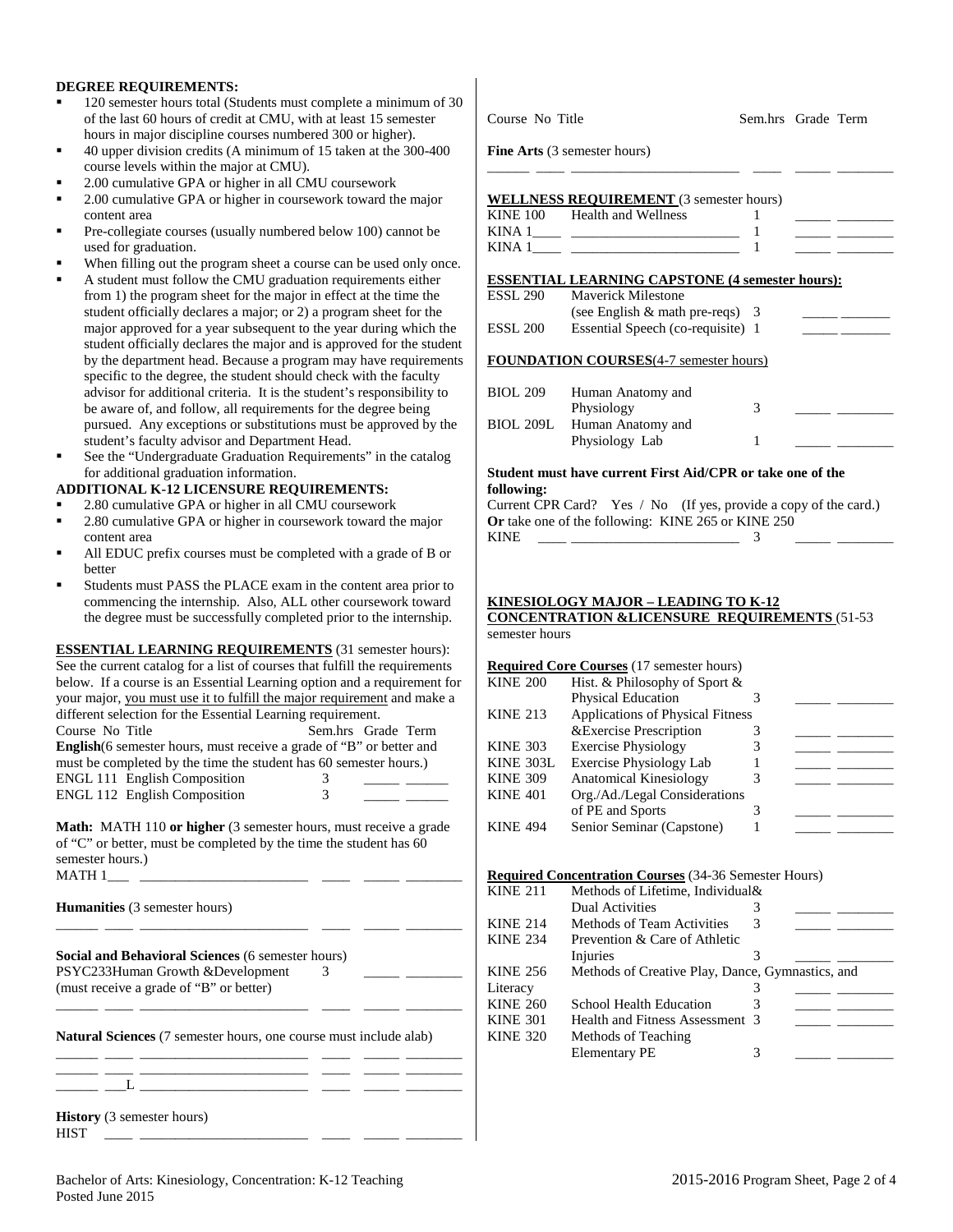| Course No Title |                                                         | Sem Hrs | Grade Term | Course No Title<br><b>Electives</b> (All college level courses appearing on your final transcript, | Sem Hrs Grade Term |  |
|-----------------|---------------------------------------------------------|---------|------------|----------------------------------------------------------------------------------------------------|--------------------|--|
|                 |                                                         |         |            | not listed above that will bring your total semester hours to 120 hours.)                          |                    |  |
| KINE360         | Motor Learning                                          |         |            | 2-7 semester hours.                                                                                |                    |  |
| <b>KINE 480</b> | <b>Inclusive Physical Activity</b>                      | 3       |            | Suggested Electives: KINE 307, KINE 370 & KINE 370L, KINE 335,                                     |                    |  |
| KINE408         | Methods of Teaching                                     |         |            | KINE 342, KINE 403, KINE 405, KINA courses on outdoor activities                                   |                    |  |
|                 | Secondary PE                                            |         |            |                                                                                                    |                    |  |
| <b>KINE497</b>  | Pre-Internship in Physical                              |         |            |                                                                                                    |                    |  |
|                 | Education                                               |         |            |                                                                                                    |                    |  |
|                 | One course selected from KINA101 or KINA102 or KINE 251 |         |            |                                                                                                    |                    |  |
| <b>KINA 101</b> | <b>Beginning Swimming</b>                               |         |            |                                                                                                    |                    |  |
| <b>KINA 102</b> | Intermediate Swimming                                   |         |            |                                                                                                    |                    |  |
| <b>KINE 251</b> | Water Safety Instructor Course 3                        |         |            |                                                                                                    |                    |  |
|                 |                                                         |         |            |                                                                                                    |                    |  |

### **K-12 Licensure Requirements** (20 Semester Hours)

ENGL 111 & 112 (or ENGL 129), PSYC 233, EDUC 115, EDUC 215 (All with grade of "B" or higher) and MATH 110 or higher (with grade of "C" or higher) and formal acceptance to the Teacher Education Program

| Course No Title |                                 | Sem.hrs Grade Term |  |                            |
|-----------------|---------------------------------|--------------------|--|----------------------------|
| <b>EDUC</b> 115 | What It Means to be a Teacher 1 |                    |  | 8 Field Experience Hours   |
| <b>EDUC 215</b> | Teaching as a Profession        |                    |  | 12 Field Experience Hours  |
| EDUC342         | Pedagogy & Assessment:          |                    |  |                            |
|                 | Secondary/ $K-12$               | 3                  |  | 20 Field Experience Hours  |
| EDUC343         | Teaching to Diversity           |                    |  | 20 Field Experience Hours  |
| EDUC499D        | Teaching Internship/Colloq.:    |                    |  |                            |
|                 | Elementary                      | 6                  |  | 300 Field Experience Hours |
| EDUC499H        | Teaching Internship/Colloq.:    |                    |  |                            |
|                 | Secondary                       | 6                  |  | 300 Field Experience Hours |
|                 |                                 |                    |  |                            |

**\*\*All EDUC prefix courses listed above must be completed with a grade of B or better to progress through the program sequence.** 

### **POLICIES:**

- 1. Please see the catalog for a complete list of graduation requirements.
- 2. This program sheet must be submitted with your graduation planning sheet to your advisor during the **semester prior to the semester of graduation, no later than October 1 for spring graduates, no later than March 1 for fall graduates.** You must turn in your "Intent to Graduate" form to the Registrar's Office **by September 15 if you plan to graduate the following May, and by February 15 if you plan to graduate the following December**.
- 3. Your advisor will sign and forward the Program Sheet and Graduation Planning Sheet to the Department Head for signature. Finally, the Department Head will submit the signed forms to the Registrar's Office. (Students cannot handle the forms once the advisor signs.)
- 4. If your petition for graduation is denied, it will be your responsibility to reapply for graduation in a subsequent semester. Your "Intent to Graduate" does not automatically move to a later graduation date.
- 5. NOTE: During your senior year, you will be required to take a capstone exit assessment/project (e.g,, Major Field Achievement Test).